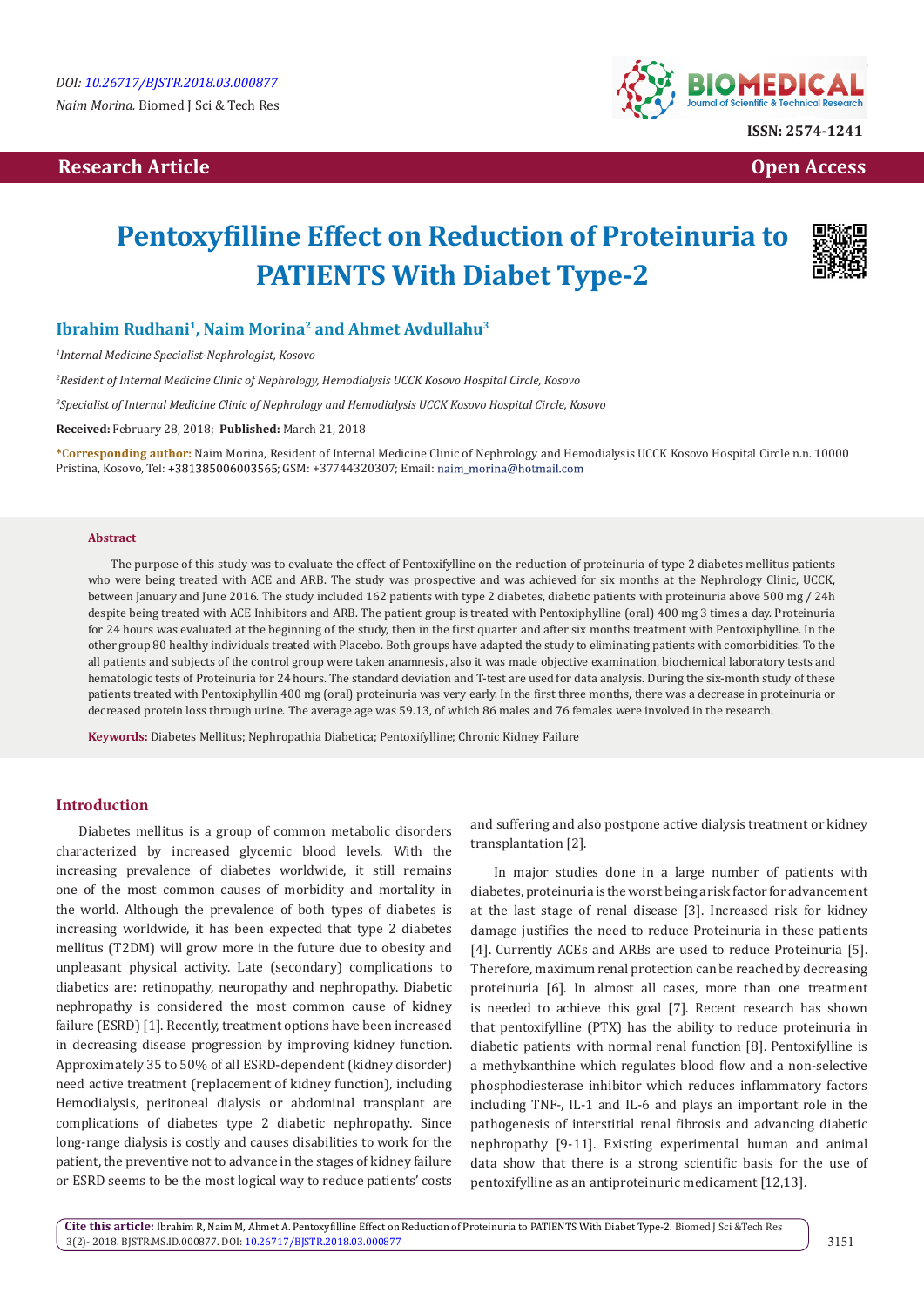For this reason, it appears that pentoxifylline can maintain kidney function with further reduction of proteinuria and then reduces cardiovascular complications. The first line therapy in preventing or decreasing the loss of protein in the urine is ACE or ARB which usually is achieved a satisfactory modification but in other cases the use of Pentoxifylline, which is satisfying, decreases the proteinuria for 24 hours and also other complications resulting from protein loss [14]. The cardiovascular mortality rate in these patients is 10-20 times higher than the total population [15]. Arterial hypertension occurs in 60-90% of patients with renal insufficiency, prior to hemodialysis [16]. Congestive heart failure is a cause of mortality at around 20-30% of cases in these patients (2.4).

#### **a) Study Aim**

The purpose of this study was to evaluate the efficacy of pentoxifylline in reducing proteinuria in patients with type 2 diabetes mellitus although they were being treated with ACE and ARB.

## **Research Methodology**

The study was conducted at the Hemodialysis Nephrology Clinic, University Clinical Center of Kosovo, from January 1, 2016 to June 30, 2016. The study was prospective including 162 patients with type 2 diabetes, diabetic patients with proteinuria above 500 mg/24 h, despite being treated with ACE inhibitors and ARB. The patient group is treated with Pentoxifylline 400 mg 3 times a day. Proteinuria for 24 hours was evaluated at the beginning of the study, then in the first quarter and after six months. The other group included 80 healthy subjects treated with Placebo. Both groups have adapted to the study, patients with comorbidities have been eliminated. To the all patients and subjects of the control group were taken anamnesis, and objective examination was made, biochemical laboratory tests and hematologic tests of Proteinuria for 24 hours. The statistical methods of the application are descriptive analysis (standard deviation averages), and T test.

#### **Results**

Out of 162 patients in the study treated for six months with Pentoxiphyllin 400 mg (oral), three times a day by 1 tablet, proteinuria was very early in the first three months that there was a decrease in the values of Proteinuria or decrease of protein loss for urine. The average age of patients was 59.13 (Figure 1). Out of 162 examined and treated patients, there were 86 males and 76 females (Figure2). At the beginning of the treatment, the measurable proteinuria values were 2.64 g per 24 hours at a maximum of 5.7 g / l. 24 hours, minimum 0.9 g / l for 24 hours. After three months of treatment with tab. Pentoxifylline 400 mg, a tablet three times a day, the average proteinuria value is 1.50 g / l, maximum is 4.1 g / l and minimum 0.56 g / l for 24 hours (Figure 3). After 6 months treatment with tab therapy Pentoxifylline 400 mg, a tablet three times a day, the average proteinuria value was  $1.16 \text{ g}$  / l, the maximum value is 2.2 g / l and the minimal value is  $0.22$  g / l (Figure 4). In the study group with placebo there were 37 females and 43 males, the average age of respondents in this study was 63.69 years. Initially,

proteinuria was 125 mg, in the second quarter was 145 mg, and at six months it was also 125 mg, which is at the limit of normal proteinuria (Figure 5).



**Figure 1:** Graphic presentation of the most attacked age by diabetic Nephropathy.











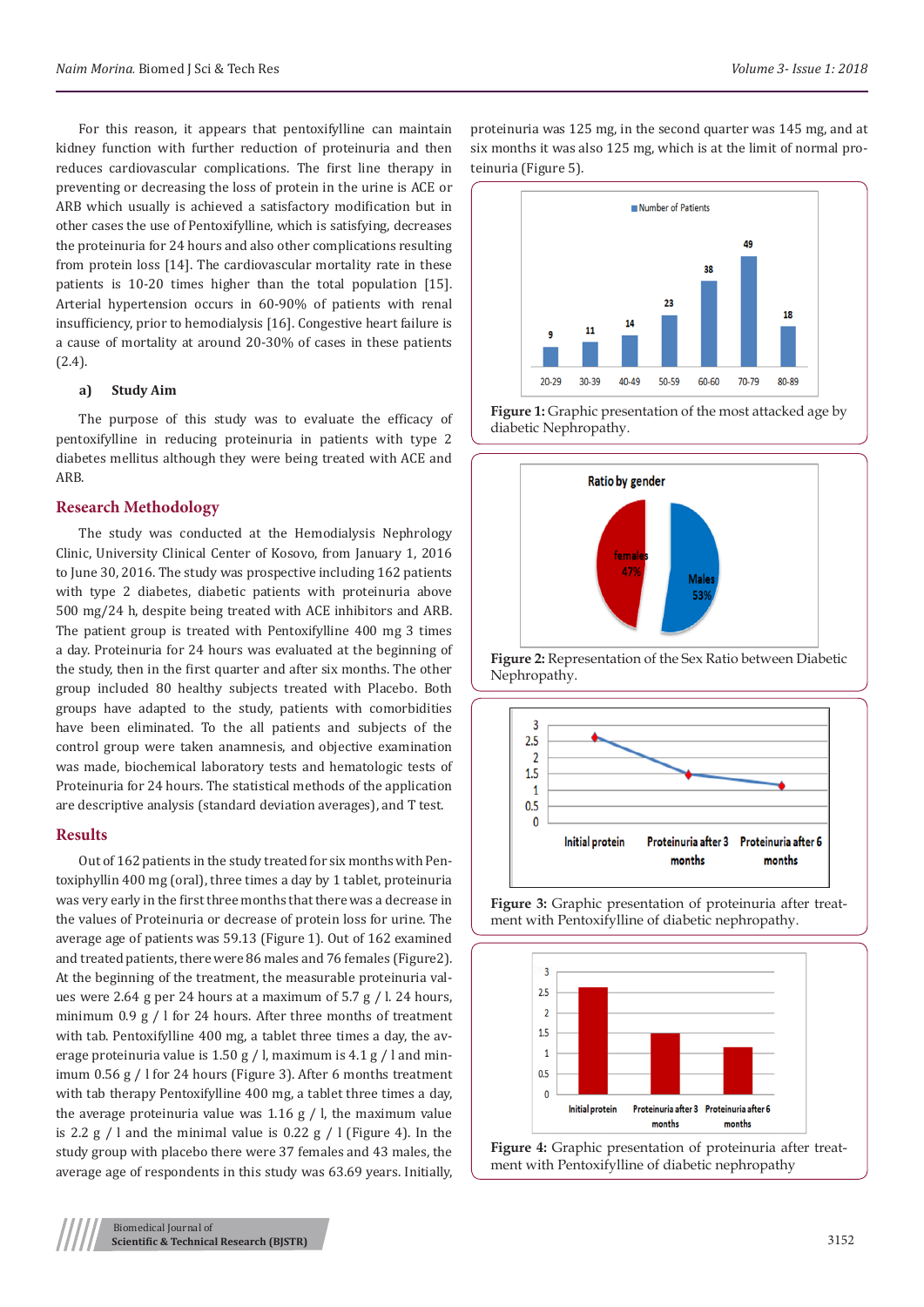

cebo) patients.

#### **Discussion of The Results**

From the examinations of our study we can see that men dominate more. Out of 162 patients treated, there were 86 males and 76 females while the average age of patients was 59.13. At the beginning of treatment with tab. Pentoxiphylline 400 mg, a tablet three times a day, since the beginning there is decrease in proteinuria value. After three months of treatment with tab. Pentoxifylline 400 mg, a tablet three times a day at maximum starting point of 5.7 g / l. 24 hours, there is a decrease after three months therapy and the value was reduced to 1.50 g/ l. After 6 months of treatment with tab. Pentoxifylline 400 mg, a tablet three times a day the average proteinuria value was 1.16 g / l, the maximum value is 2.2 g / l and

the minimal value is  $0.22$  g  $/$  l. In the study group with placebo consisting of 80 subjects from whom 37 were female and 43 males, the average age of this subject was 63.69. At first, Proteinuria was 125 mg, the second quarter also 145 mg and the half year was also 125 mg which is at the limit of normal proteinuria [6].

In the framework of our study, we conducted the empirical analysis through the T-test, comparing the values of laboratory analysis in the group of patients treated with Pentoxifylline 400 mg a tablet three times a day to the placebo patients group including three periods. From the results of the analysis we see that in three periods the proteinuria values in patients treated with therapy compared to the group of patients without therapy are significant because the value of P is 0,000 which means it is smaller than the allowed value  $p = 0.05$ . Comparison of leukocyte values between traumatic patients and control group also shows a significant difference since the P value is  $p = 0.002$  which means that it is less than p = 0.05. Leukocyte lab analysis values are also presented in Table 1. Based on the results, a significant difference is observed in the comparison of erythrocytes in patients treated with therapy and control group as the value  $p = 0.033$ , which means that it is 0.05. The values of the laboratory analysis of erythrocytes are also presented in Table1 and Figure 6. Unlike the leukocyte values and erythrocytes, hemoglobin values in patients treated with Pentoxiphyllin 400 mg there aren't any significant difference with placebo patients. The values of the laboratory analysis of HGB are also presented in Table1 and Figure 6.



Figure 6: Graphic presentation of the values of erythrocytes and hemoglobin in patients with diabetic nephropathy and patients in the control group.

|  |  |                                                 |  | Table 1: Presentation of the analyzed values from examined |
|--|--|-------------------------------------------------|--|------------------------------------------------------------|
|  |  | patients and the patients of the control group. |  |                                                            |

|                   | <b>Examined Patients</b> | The Group Control PATIENTS |
|-------------------|--------------------------|----------------------------|
| WBC.              | 9.19                     | 7.66                       |
| <b>RBC</b>        | 3.39                     | 4.28                       |
| HGB               | 10.31                    | 14.04                      |
| <b>HCT</b>        | 28.57                    | 39.42                      |
| <b>UREA</b>       | 19.82                    | 7.87                       |
| <b>KREATININA</b> | 310.89                   | 81.06                      |
| ALT               | 20.9                     | 15.87                      |

| AST             | 29.2   | 17.16 |
|-----------------|--------|-------|
| TOT.PROT        | 51.53  | 70.85 |
| <b>ALBUMINA</b> | 30.5   | 44.9  |
| AC.URIC         | 428.81 | 375   |
| CHOLESTEROL     | 5.63   | 4.04  |
| TRIGLICERIDE    | 1.83   | 1.57  |
|                 |        |       |

Also a significant difference based on the results is the values of Hematocrit, Creatinine, total of proteins, uric acid between treatments and control groups. This significance is confirmed by the value of P (HCT p-Values =  $0.000$ , Creatinine p-Value =  $0.000$ ,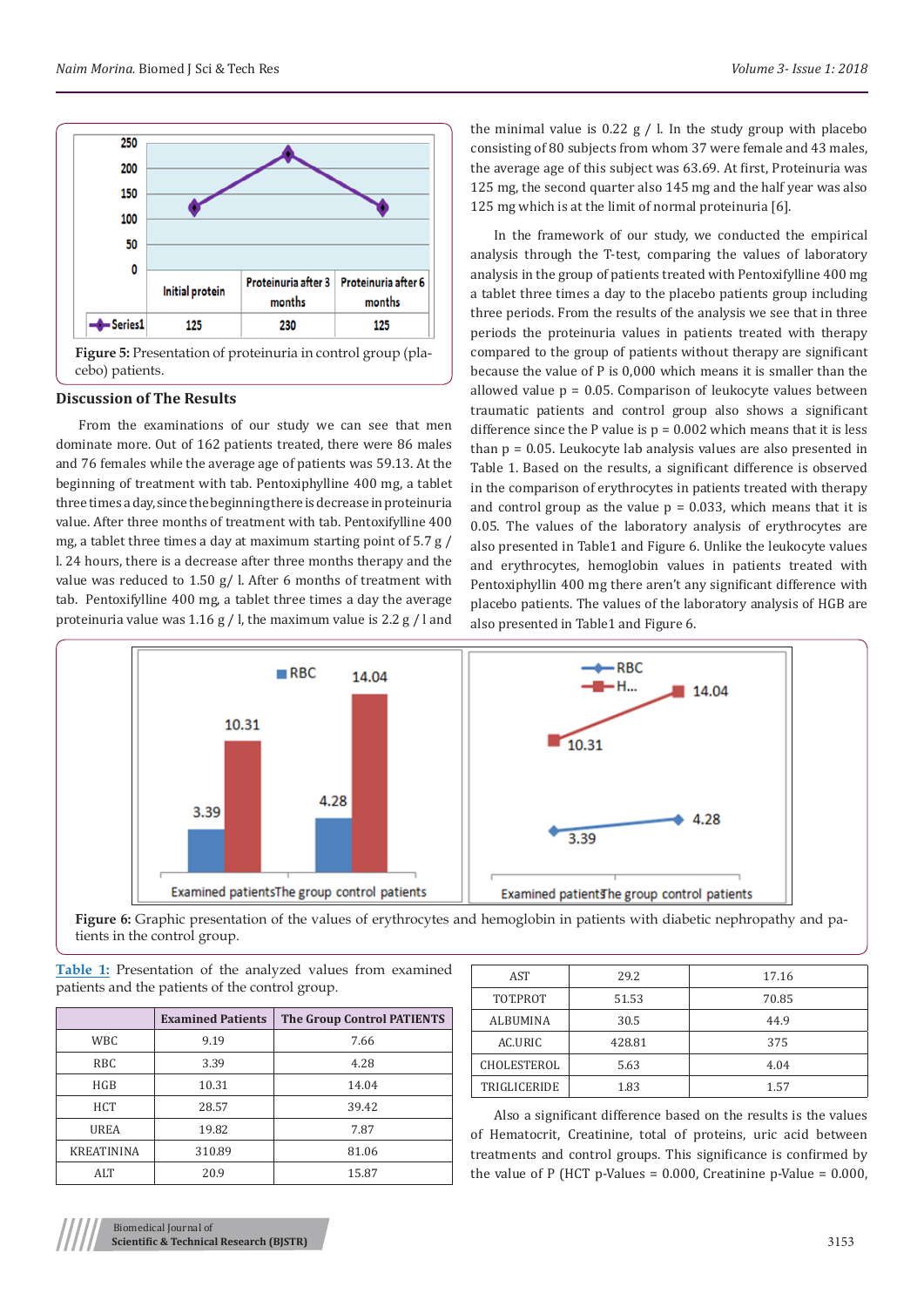Total Proteins p-value = 0.002 and Uric Acid p-Value = 0.000) where in four cases is less than 0.05. These values are also presented graphically (Figures 7 & 8). While the values of laboratory analysis that did not have any significant statistical difference between patients treated with Pentoxiphyllin 400 mg and placebo patients were: transaminase values (ALT, P-Value = 0.382), AST values

(AST, P-Value = 0.483), albumin values (albumin, P-Value = 0.603), cholesterol values (Cholesterol, P-Value = 0.063) and triglyceride values (Triglycerides, P-Value = 0.062). In all cases we see that the values of P are greater than the allowed values 0.05. These values are also presented graphically (Figure 9).



**Figure 7:** Graphic presentations of urine and Creatinine values in patients with diabetic nephropathy and patients in the control group.



**Figure 8:** Graphic representations of total protein counts in albumin in patients with diabetic nephropathy and in control group patients.



**Figure 9:** Graphic presentations of transaminase values in patients with diabetic nephropathy and patients in the control group.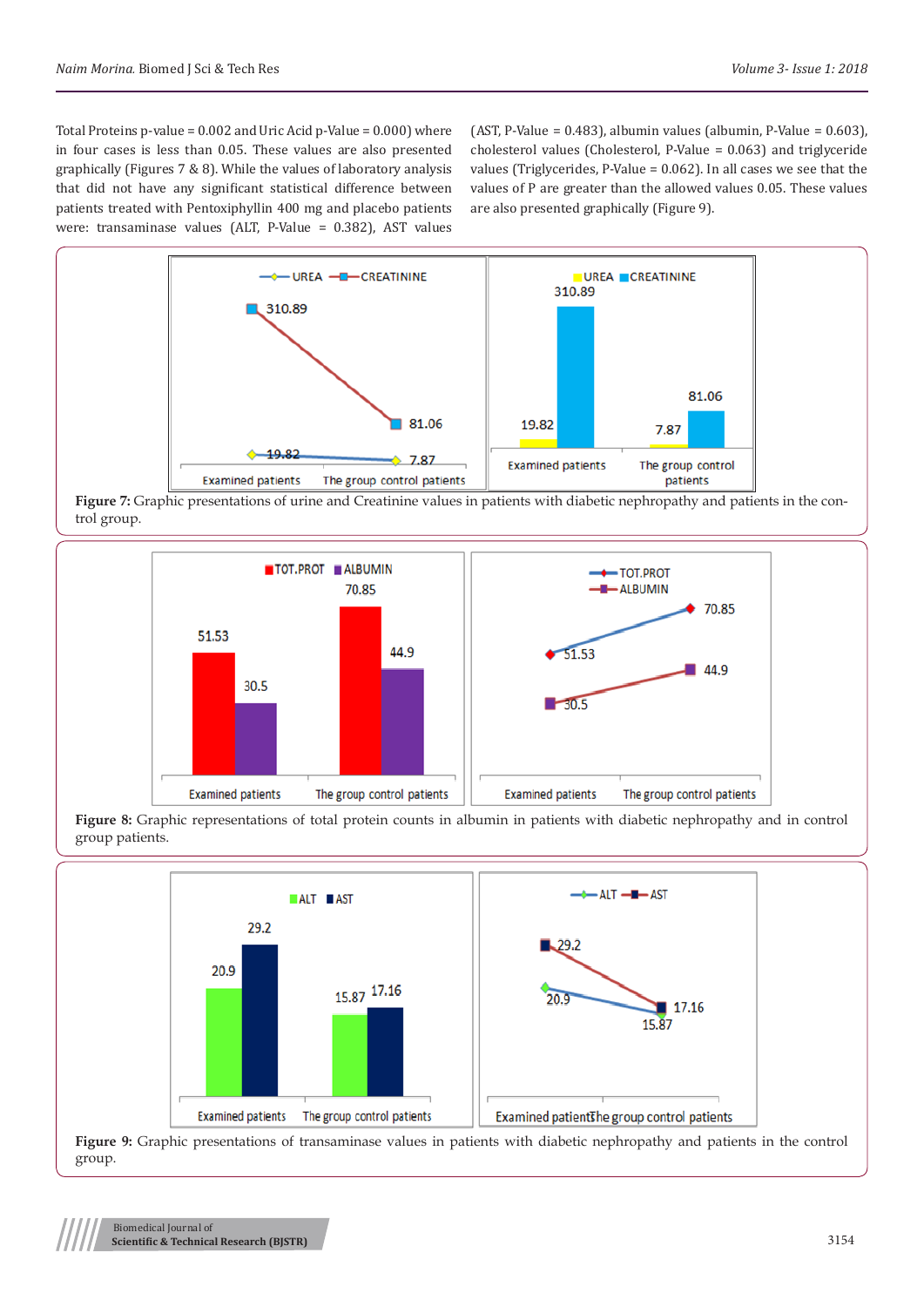**Result 1:** Paired T-Test and CI: 1 Initial Proteinuria gr/l, 2 Initial Proteinuria ; gr/l .

| S.No |                     |    | Mean   | <b>St Dev</b> | <b>SE Mean</b> |
|------|---------------------|----|--------|---------------|----------------|
|      | Initial Proteinuria | 80 | 159.73 | 36.94         | 4.13           |
|      | Initial Proteinuria | 80 | 2.60   | 1.14          | 0.13           |
|      | Difference          | 80 | 157.13 | 36.90         | 4.13           |

95% CI for mean difference: (148.92, 165.34)

T-Test of mean difference =  $0$  (vs  $\neq$  0): T-Value = 38.09, P-Value = 0.000

Paired T-Test and CI: 1 Initial Proteinuria gr/l, 2 Initial Proteinuria; gr/l

Paired T for 1 Initial Proteinuria gr/l - 2 Initial Proteinuria; grl

**Result 2:** Paired T-Test and CI: 1 Proteinuria after 3 months, gr/l, 2 Proteinuria after 3 months; g/l.

| S.No     |                            |    | Mean   | <b>St Dev</b> | <b>SE Mean</b> |
|----------|----------------------------|----|--------|---------------|----------------|
|          | Proteinuria after 3 months | 80 | 161.57 | 31.31         | 3.50           |
| <u>.</u> | Proteinuria after 3 months | 80 | 1.48   | 0.60          | 0.07           |
|          | Difference                 | 80 | 160.09 | 31.28         | 3.50           |

95% CI for mean difference: (153.13, 167.05)

T-Test of mean difference =  $0$  (vs  $\neq$  0): T-Value = 45.78, P-Value = 0.000

Paired T-Test and CI: 1 Proteinuria after 3 months, gr/l, 2 Proteinuria after 3 months; g/l

Paired T for 1 Proteinuria after 3 months, gr/l - 2 Proteinuria after 3 months; g\_1

**Result 3:** Paired T-Test and CI: 1 Initial Proteinuria, gr/l, 2 Proteinuria after 6 months, gr/l

| S.No   |                            |    | <b>Mean</b> | <b>St Dev</b> | <b>SE Mean</b> |
|--------|----------------------------|----|-------------|---------------|----------------|
|        | Initial Proteinuria        | 70 | 161.94      | 30.81         | 3.47           |
| ⌒<br>- | Proteinuria after 6 months | 70 | 1.05        | 1.66          | 0.19           |
|        | Difference                 | 79 | 160.89      | 30.84         | 3.47           |

95% CI for mean difference: (153.98, 167.80)

T-Test of mean difference =  $0$  ( $vs \neq 0$ ): T-Value = 46.37 P-Value = 0.000

Paired T-Test and CI: 1 Initial Proteinuria, gr/l, 2 Proteinuria after 6 months, gr/l

Paired T for 1 Initial Proteinuria, gr/l - 2 Proteinuria after 6 months, gr/l

**Result 4:** Paired T-Test and CI: 1 WBC, 2 WBC.

| S.No |            |    | Mean     | <b>St Dev</b> | <b>SE Mean</b> |
|------|------------|----|----------|---------------|----------------|
|      | <b>WBC</b> | 80 | 7.466    | 1.406         | 0.157          |
|      | <b>WBC</b> | 80 | 8.692    | 1.388         | 0.379          |
|      | Difference | 80 | $-1.227$ | 3.495         | 0.391          |

95% CI for mean difference: (-2.004, -0.449)

T-Test of mean difference =  $0$  (vs  $\neq$  0): T-Value = -3.14, P-Value = 0.002

Paired T-Test and CI: 1 WBC, 2 WBC

Paired T for 1 WBC - 2 WBC

**Result 5:** Paired T-Test and CI: 1 RBC, 2 RBC.

| S.No |            |    | Mean  | <b>St Dev</b> | <b>SE Mean</b> |
|------|------------|----|-------|---------------|----------------|
|      | <b>RBC</b> | 79 | 4.249 | 3.269         | 0.368          |
| -    | <b>RBC</b> | 79 | 3.432 | 0.880         | 0.099          |
|      | Difference | 79 | 0.817 | 3.346         | 0.376          |

95% CI for mean difference: (0.067, 1.566)

Biomedical Journal of **Scientific & Technical Research (BJSTR)** 3155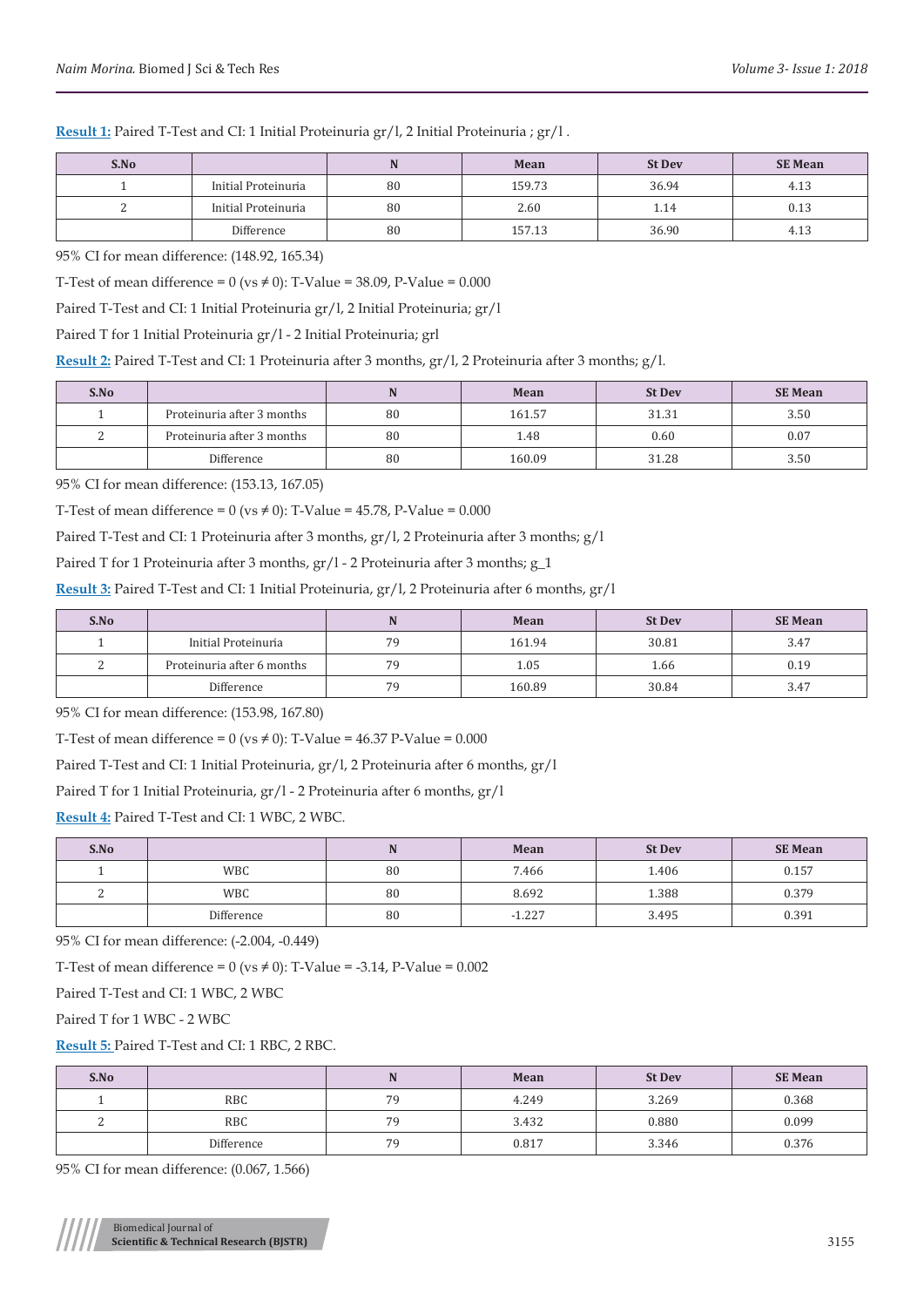T-Test of mean difference =  $0$  (vs  $\neq$  0): T-Value = 2.17, P-Value = 0.033

Paired T-Test and CI: 1 RBC, 2 RBC

Paired T for 1 RBC - 2 RBC

**Result 6:** Paired T-Test and CI: 1 HGB, 2 HGB

| S.No |            |    | Mean  | <b>St Dev</b> | <b>SE Mean</b> |
|------|------------|----|-------|---------------|----------------|
|      | HGB        | 70 | 15.47 | 18.25         | 2.05           |
| ∼    | HGB        | 70 | 15.45 | 12.40         | 1.40           |
|      | Difference | 70 | 4.02  | 22.32         | 4.5 L          |

95% CI for mean difference: (-0.98, 9.02)

T-Test of mean difference =  $0$  (vs  $\neq$  0): T-Value = 1.60, P-Value = 0.113

Paired T-Test and CI: 1 HGB, 2 HGB

Paired T for 1 HGB - 2 HGB

**Result 7:** Paired T-Test and CI: 1 HCT, 2 HCT.

| S.No |            |    | Mean   | <b>St Dev</b> | <b>SE Mean</b> |
|------|------------|----|--------|---------------|----------------|
|      | <b>HCT</b> | 70 | 35.190 | 4.126         | 0.464          |
| ∼    | <b>HCT</b> | 70 | 29.192 | 7.439         | 0.837          |
|      | Difference | 70 | 6.00   | 8.91          | 1.00           |

95% CI for mean difference: (4.00, 7.99)

T-Test of mean difference =  $0$  (vs  $\neq$  0): T-Value = 5.98, P-Value = 0.000

Paired T-Test and CI: 1 HCT, 2 HCT

Paired T for 1 HCT - 2 HCT

**Result 8:** Paired T-Test and CI: 1 Creatinine, 2 Creatinine.

| S.No |            |    | Mean     | <b>St Dev</b> | <b>SE Mean</b> |
|------|------------|----|----------|---------------|----------------|
|      | Creatinine | 80 | 74.9     | 16.0          | 1.8            |
| ∼    | Creatinine | 80 | 505.3    | 331.9         | 37.1           |
|      | Difference | 80 | $-430.5$ | 335.2         | 37.5           |

95% CI for mean difference: (-505.0, -355.9)

T-Test of mean difference =  $0$  (vs  $\neq$  0): T-Value = -11.49, P-Value = 0.000

Paired T-Test and CI: 1 Creatinine, 2 Creatinine

Paired T for 1 Creatinine - 2 Creatinine

**Result 9:** Paired T-Test and CI: 1. Total Proteins, Total Proteins.

| S.No |            |    | Mean   | <b>St Dev</b> | <b>SE Mean</b> |
|------|------------|----|--------|---------------|----------------|
|      | Total P    | 80 | 65.831 | 5.336         | 0.597          |
| ∼    | Total P    | 80 | 62.201 | 8.549         | 0.956          |
|      | Difference | 80 | 3.63   | 10.29         | 1.15           |

95% CI for mean difference: (1.34, 5.92)

T-Test of mean difference =  $0$  (vs  $\neq$  0): T-Value = 3.15, P-Value = 0.002

Paired T-Test and CI: 1 Total Proteins, Total Proteins

Paired T for 1 Total P-Total P

**Result 10:** Paired T-Test and CI: 1 Uric Acid. 2 Uric Acid.

| S.No |                     | $\sim$                   | Mean         | st Dev |     |
|------|---------------------|--------------------------|--------------|--------|-----|
|      | $1 - 1$<br>$\Delta$ | $\overline{\phantom{a}}$ | າດາ<br>400.4 | 00.Z   | 7.0 |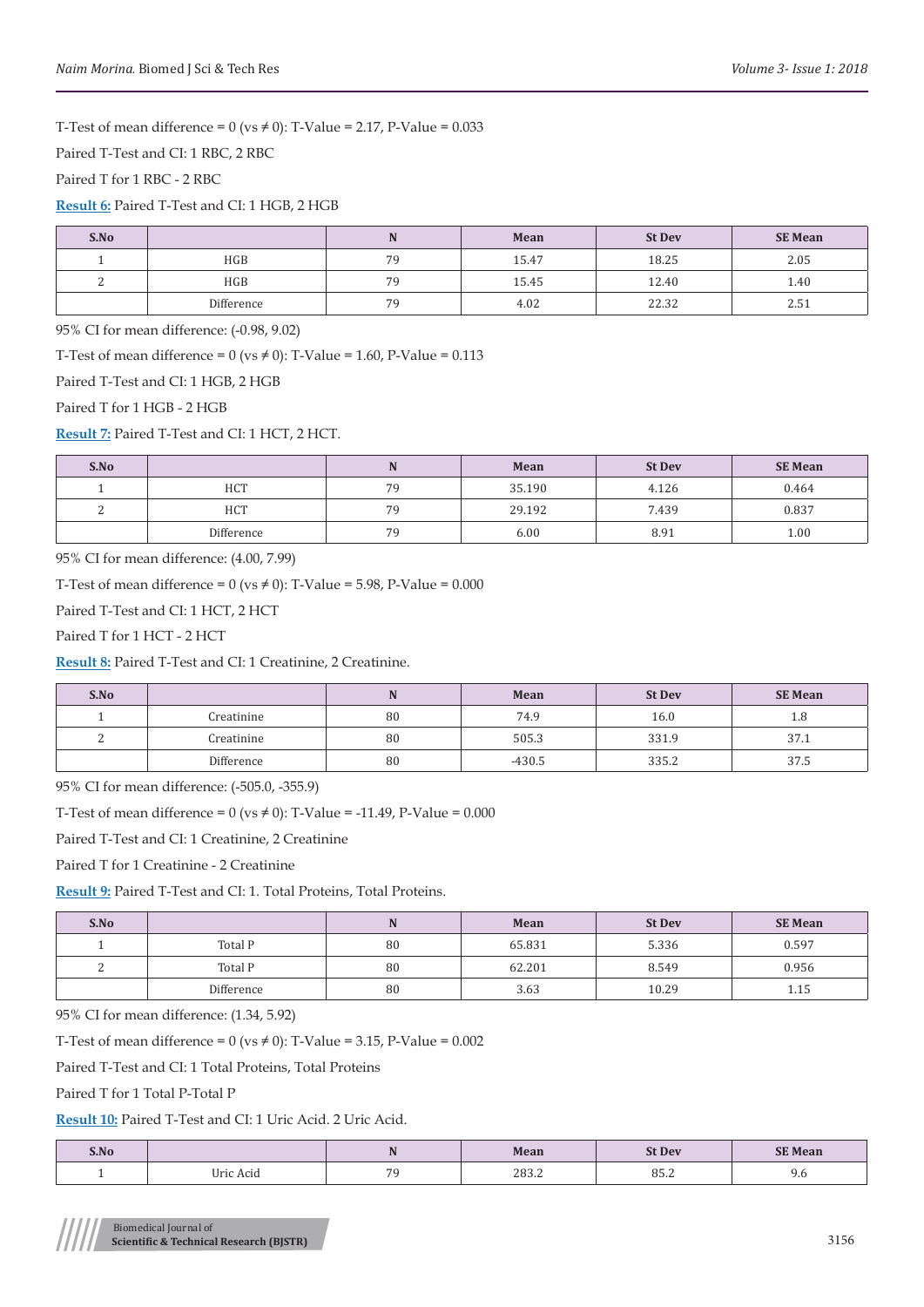| Iric Acid     | $\overline{ }$ | U.U                   | $\sim$<br>1 T.J. . | 16.2                           |
|---------------|----------------|-----------------------|--------------------|--------------------------------|
| $\sim$ $\sim$ | $\sim$         | $\sim$ $ -$<br>$\sim$ | 101.U<br>____      | <b>17.V</b><br>$- \cdot \cdot$ |

95% CI for mean difference: (-141.4, -73.6)

T-Test of mean difference =  $0$  (vs  $\neq$  0): T-Value = -6.3, P-Value = 0.000

Paired T-Test and CI: 1 Uric Acid, 2 Uric Acid

Paired T for 1 Uric Acid - 2 Uric Acid

**Result 11:** Paired T-Test and CI: 1 ALT, 2 ALT.

| S.No |            |    | Mean  | <b>St Dev</b> | <b>SE Mean</b> |
|------|------------|----|-------|---------------|----------------|
|      | ALT        | 80 | 26.24 | 44.28         | 4.95           |
|      | ALT        | 80 | 21.63 | 14.72         | 1.65           |
|      | Difference | 80 | 4.61  | 46.92         | 5.25           |

95% CI for mean difference: (-5.83, 15.05)

T-Test of mean difference =  $0$  (vs  $\neq$  0): T-Value = 0.88, P-Value = 0.382

Paired T-Test and CI: 1 ALT, 2 ALT

Paired T for 1 ALT - 2 ALT

**Result 12:** Paired T-Test and CI: 1 AST, 2 AST.

| S.No |            |    | Mean | <b>St Dev</b> | <b>SE Mean</b>    |
|------|------------|----|------|---------------|-------------------|
|      | AST        | 80 | 38.0 | 181.3         | 20.3              |
| -    | AST        | 80 | 23.6 | 18.4          | $\mathcal{L}$ . 1 |
|      | Difference | 80 | 14.4 | 182.7         | 20.4              |

95% CI for mean difference: (-26.3, 55.1)

T-Test of mean difference =  $0$  (vs  $\neq$  0): T-Value = 0.71, P-Value = 0.483

Paired T-Test and CI: 1 AST, 2 AST

Paired T for 1 AST - 2 AST

**Result 13:** Paired T-Test and CI: 1 Albumin, 2 Albumin.

| S.No |            |    | Mean     | <b>St Dev</b> | <b>SE Mean</b> |
|------|------------|----|----------|---------------|----------------|
|      | Albumin    | 80 | 34.869   | 5.410         | 0.605          |
| -    | Albumin    | 80 | 35.319   | 6.522         | 0.729          |
|      | Difference | 80 | $-0.450$ | 7.718         | 0.863          |

95% CI for mean difference: (-2.168, 1.268)

T-Test of mean difference =  $0$  (vs  $\neq$  0): T-Value = -0.52, P-Value = 0.603

Paired T-Test and CI: 1 Albumin, 2 Albumin

Paired T for 1 Albumin - 2 Albumin

**Result 14:** Paired T-Test and CI: 1 Cholesterol, 2 Cholesterol.

| S.No   |             |    | Mean     | <b>St Dev</b> | <b>SE Mean</b> |
|--------|-------------|----|----------|---------------|----------------|
|        | Cholesterol | 78 | 4.391    | 0.884         | 0.100          |
| ໍ<br>- | Cholesterol | 78 | 4.743    | 1.374         | 0.156          |
|        | Difference  | 78 | $-0.352$ | 1.644         | 0.186          |

95% CI for mean difference: (-0.722, 0.019)

T-Test of mean difference =  $0$  (vs  $\neq$  0): T-Value = -1.89, P-Value = 0.063

Paired T-Test and CI: 1Cholesterol, 2Cholesterol

T for 1 Cholesterol-2 Cholesterol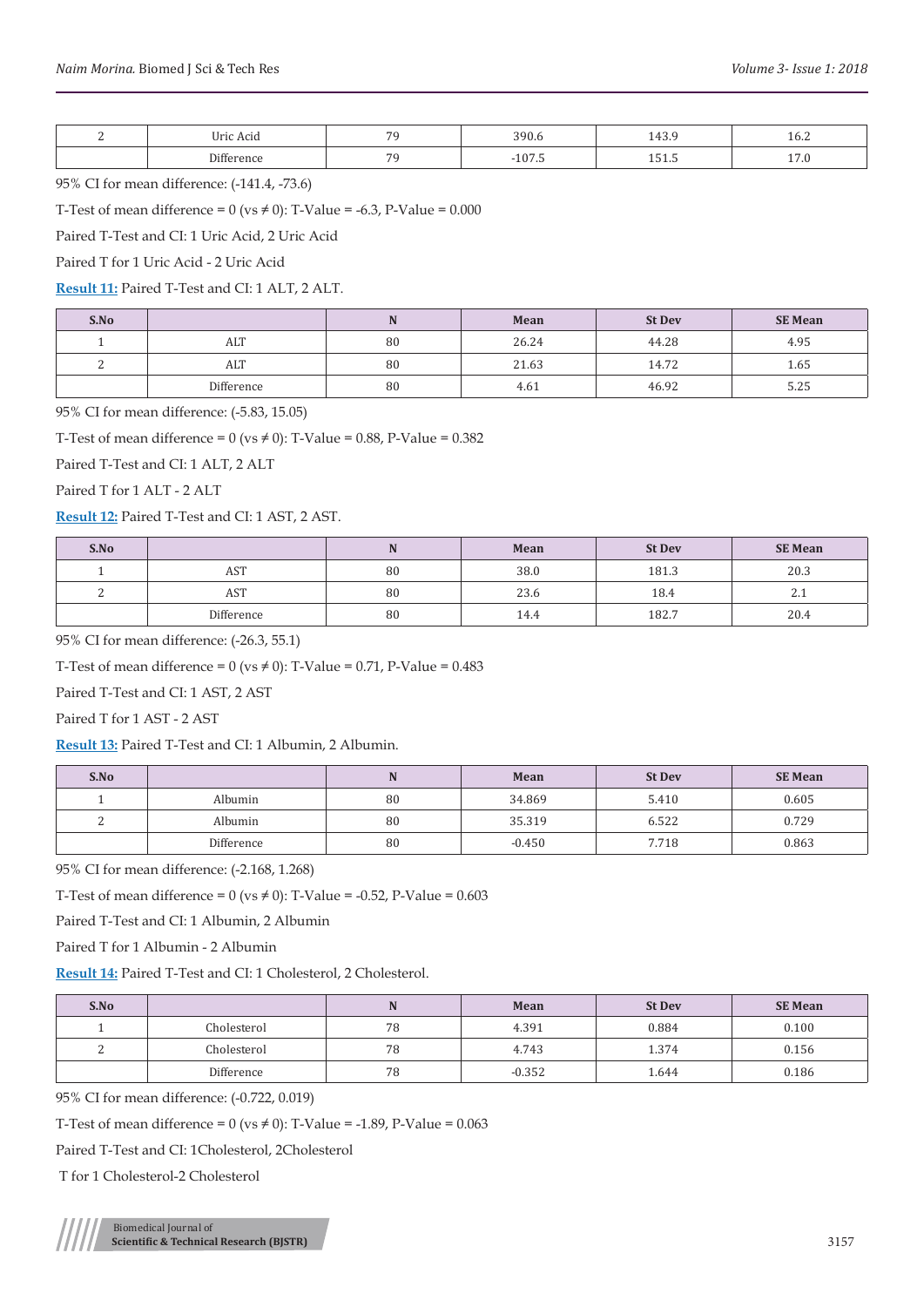| S.No |               |    | Mean     | <b>St Dev</b> | <b>SE Mean</b> |
|------|---------------|----|----------|---------------|----------------|
|      | Triglycerides | 80 | 1.567    | 0.650         | 0.073          |
|      | Triglycerides | 80 | 1.828    | 1.080         | 0.121          |
|      | Difference    | 80 | $-0.261$ | 1.230         | 0.138          |

**Result 15:** Paired T-Test and CI: 1 Triglycerides 2 Triglycerides.

95% CI for mean difference: (-0.534, 0.013)

T-Test of mean difference =  $0$  (vs  $\neq$  0): T-Value = -1.90, P-Value = 0.062

Paired T-Test and CI: 1 Triglycerides 2 Triglycerides

Paired T for 1 Triglycerides - 2 Triglycerides

## **Conclusion**

All 162 patients with type 2 diabetes and renal insufficiency after treatment with Pentoxiphyllin 400 mg, three times a day have decreased proteinuria or reduced protein loss in the urine in a significant way. Although all these patients were treated with ACE or ARB, the possibility that the main factor of protein reduction was ACE or ARB, even in the second quarter, which means after the 6-month study we see that there is much more significant decrease of protein loss through urine compared with treatment initiation values, also with the value of the first quarter of treatment it is proved that the effect of Pentoxypilline in decreasing the loss of protein in the urine, it is confirmed by the healthy control group that expose the study.

Comparison of T-Test lab tests among patients treated with Pentoxiphylline 400 mg and patients with placebo statistical difference had leukocytes, erythrocytes, Hematocrit, Creatinine, total protein and uric acid, while the values of laboratory analyzes that did not differ (ALT, P-Value = 0.382), AST values (AST, P-Value = 0.483), Albumin values, P- Value = 0.603), Cholesterol Values (Cholesterol, P-Value = 0.063) and triglyceride values (Triglycerides, P-Value = 0.062). In all cases we see that the values of P are greater than the allowed values 0.05. Based on the results of the survey, we conclude that Pentoxiphylline 400 mg, three times a day therapy has a good effect on decreasing protinunuria and preventing kidney failure.

The applied dose is not toxic and has no kidney effects. The results of our study are sufficiently consistent with the results of many authors in their papers published in scientific journals such as ERA-EDTA or JAS, Nephrology etc.

## **References**

- 1. [Park CW \(2014\) Diabetic kidney disease: from epidemiology to clinical](https://www.ncbi.nlm.nih.gov/pubmed/25215271)  [perspectives. Diabetes Metab J 38\(4\): 252-260.](https://www.ncbi.nlm.nih.gov/pubmed/25215271)
- 2. [Mima A, Qi W, King GL \(2012\) Implications of treatment that target](https://www.ncbi.nlm.nih.gov/pmc/articles/PMC3584697/)  [protective mechanisms against diabetic nephropathy. Semin Nephrol](https://www.ncbi.nlm.nih.gov/pmc/articles/PMC3584697/)  [32\(5\): 471-478.](https://www.ncbi.nlm.nih.gov/pmc/articles/PMC3584697/)
- 3. [American Diabetes, Association \(2014\) Standards of medical care in](http://care.diabetesjournals.org/content/37/Supplement_1/S14)  [diabetes--2014. Diabetes Care 37\(Supply 1\): S14-S80.](http://care.diabetesjournals.org/content/37/Supplement_1/S14)
- 4. [Nobakht N, Kamgar M, Rastogi A, Schrier RW \(2011\) Limitations of](https://www.ncbi.nlm.nih.gov/pubmed/21502972) [angiotensin inhibition. Nat Rev Nephrol 7\(6\): 356-359.](https://www.ncbi.nlm.nih.gov/pubmed/21502972)
- 5. [Windmeier C, Gressner AM \(1997\) Pharmacological aspects of](https://www.ncbi.nlm.nih.gov/pubmed/9251897) [pentoxifylline with emphasis on its inhibitory actions on hepatic](https://www.ncbi.nlm.nih.gov/pubmed/9251897) [fibrogenesis. Gen Pharmacol 29\(1\): 181-196.](https://www.ncbi.nlm.nih.gov/pubmed/9251897)
- 6. [Rodriguez-Moran M, Guerrero-Romero F \(2008\) Efficacy of pentoxifylline](https://www.ncbi.nlm.nih.gov/pubmed/18220696) [in the management of microalbuminuria in patients with diabetes. Curr](https://www.ncbi.nlm.nih.gov/pubmed/18220696) [Diabetes Rev 4\(1\): 55-62.](https://www.ncbi.nlm.nih.gov/pubmed/18220696)
- 7. [Navarro JF, Mora C, Muros M, Garcia J \(2005\) Additive antiproteinuric](https://www.ncbi.nlm.nih.gov/pubmed/15917336) [effect of pentoxifylline in patients with type 2 diabetes under angiotensin](https://www.ncbi.nlm.nih.gov/pubmed/15917336) [II receptor blockade: a short-term, randomized, controlled trial. J Am](https://www.ncbi.nlm.nih.gov/pubmed/15917336) [Soc Nephrol 16\(7\): 2119-2126.](https://www.ncbi.nlm.nih.gov/pubmed/15917336)
- 8. [Navarro JF, Mora C, Muros M, Maca M, Garca J \(2003\) Effects of](https://www.ncbi.nlm.nih.gov/pubmed/12900807) [pentoxifylline administration on urinary N-acetyl-beta-glucosaminidase](https://www.ncbi.nlm.nih.gov/pubmed/12900807) [excretion in type 2 diabetic patients: a short-term, prospective,](https://www.ncbi.nlm.nih.gov/pubmed/12900807) [randomized study. Am J Kidney Dis 42\(2\): 264-270.](https://www.ncbi.nlm.nih.gov/pubmed/12900807)
- 9. [Ward A, Clissold SP \(1987\) Pentoxifylline. A review of its](https://www.ncbi.nlm.nih.gov/pubmed/3308412) [pharmacodynamic and pharmacokinetic properties, and its therapeutic](https://www.ncbi.nlm.nih.gov/pubmed/3308412) [efficacy. Drugs 34\(1\): 50-97.](https://www.ncbi.nlm.nih.gov/pubmed/3308412)
- 10. [Diskin CJ, Stokes TJ, Dansby LM, Radcliff L, Carter TB \(2007\) Will the](https://www.ncbi.nlm.nih.gov/pubmed/17879206) [addition of pentoxifylline reduce proteinuria in patients with diabetic](https://www.ncbi.nlm.nih.gov/pubmed/17879206) [glomerulosclerosis refractory to maximal doses of both an angiotensin](https://www.ncbi.nlm.nih.gov/pubmed/17879206)[converting enzyme inhibitor and an angiotensin receptor blocker? J](https://www.ncbi.nlm.nih.gov/pubmed/17879206) [Nephrol 20\(4\): 410-416.](https://www.ncbi.nlm.nih.gov/pubmed/17879206)
- 11. [Goicoechea M, Garcia De Vinuesa S, Quiroga B, Verdalles U, Barraca D,](https://www.ncbi.nlm.nih.gov/pubmed/22241639) [et al. \(2012\) Effects of pentoxifylline on inflammatory parameters in](https://www.ncbi.nlm.nih.gov/pubmed/22241639) [chronic kidney disease patients: a randomized trial. J Nephrol 25\(6\):](https://www.ncbi.nlm.nih.gov/pubmed/22241639) [969-975.](https://www.ncbi.nlm.nih.gov/pubmed/22241639)
- 12. [McCormick BB, Sydor A, Akbari A, Fergusson D, Doucette S, et al. \(2008\)](https://www.ncbi.nlm.nih.gov/pubmed/18433957) [The effect of pentoxifylline on proteinuria in diabetic kidney disease: a](https://www.ncbi.nlm.nih.gov/pubmed/18433957) [meta-analysis. Am J Kidney Dis 52\(3\): 454-463.](https://www.ncbi.nlm.nih.gov/pubmed/18433957)
- 13. [Shan D, Wu HM, Yuan QY, Li J, Zhou RL, et al. \(2012\) Pentoxifylline for](https://www.ncbi.nlm.nih.gov/pubmed/22336824) [diabetic kidney disease. Cochrane Database Syst Rev 2: CD006800.](https://www.ncbi.nlm.nih.gov/pubmed/22336824)
- 14. [Perkins RM, Aboudara MC, Uy AL, Olson SW, Cushner HM, et al. \(2009\)](https://www.ncbi.nlm.nih.gov/pubmed/19216016) [Effect of pentoxifylline on GFR decline in CKD: a pilot, double-blind,](https://www.ncbi.nlm.nih.gov/pubmed/19216016) [randomized, placebo-controlled trial. Am J Kidney Dis 53\(4\): 606-616.](https://www.ncbi.nlm.nih.gov/pubmed/19216016)
- 15. [Blagosklonnaia Ia V, Mamedov R, Kozlov VV, Emanuel VL, Kudriashova](https://www.ncbi.nlm.nih.gov/pubmed/7100130) [MI \(1982\) Effect of trental on indices kidney function in diabetes](https://www.ncbi.nlm.nih.gov/pubmed/7100130) [mellitus. Probl Endokrinol \(Mosk\) 28\(3\): 3-8.](https://www.ncbi.nlm.nih.gov/pubmed/7100130)
- 16. [Navarro-Gonzalez JF, Mora-Fernandez C \(2008\) The role of inflammatory](https://www.ncbi.nlm.nih.gov/pubmed/18256353) [cytokines in diabetic nephropathy. J Am Soc Nephrol 19\(3\): 433-442.](https://www.ncbi.nlm.nih.gov/pubmed/18256353)